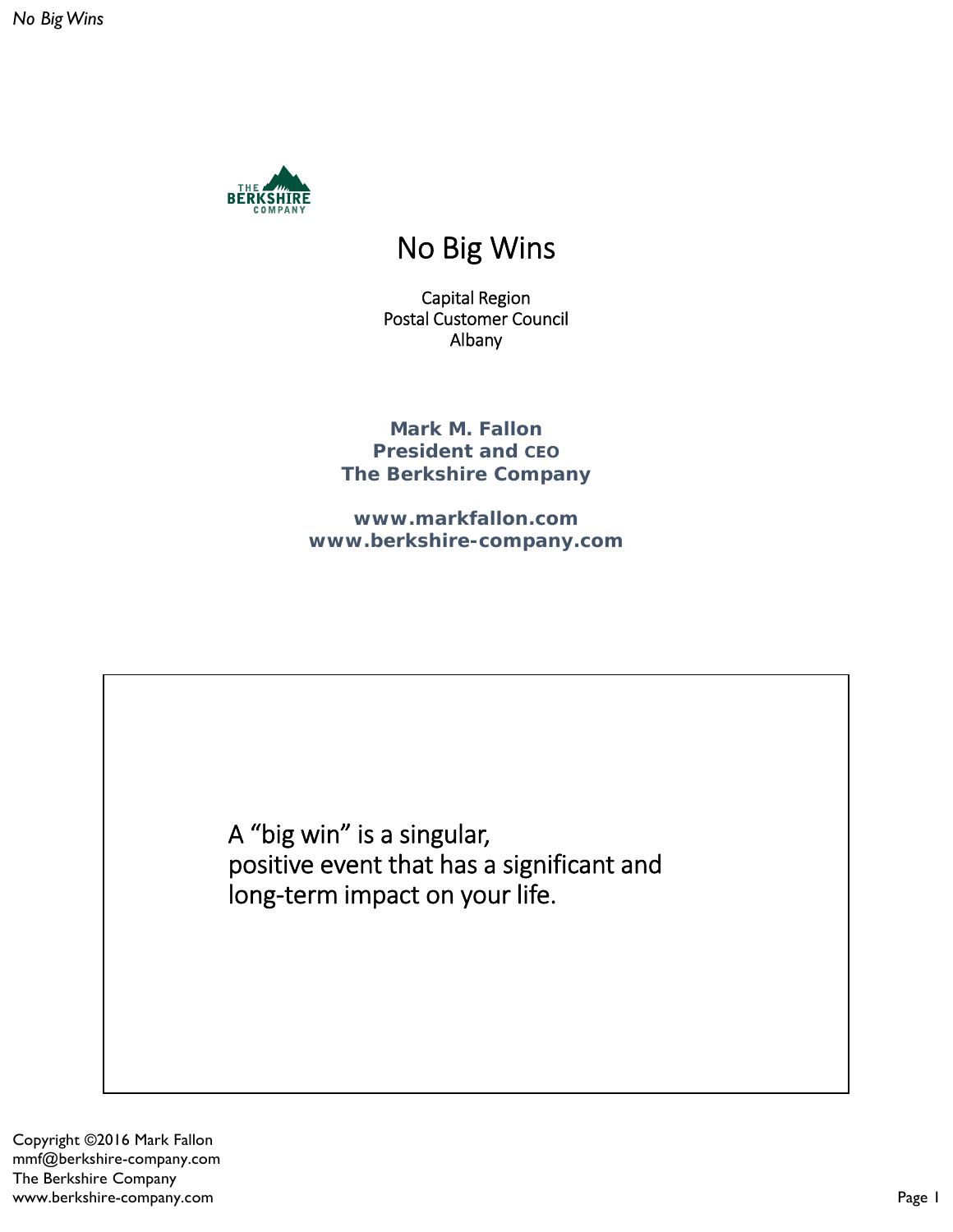Learn the Little Lessons.

Love the Little Lessons.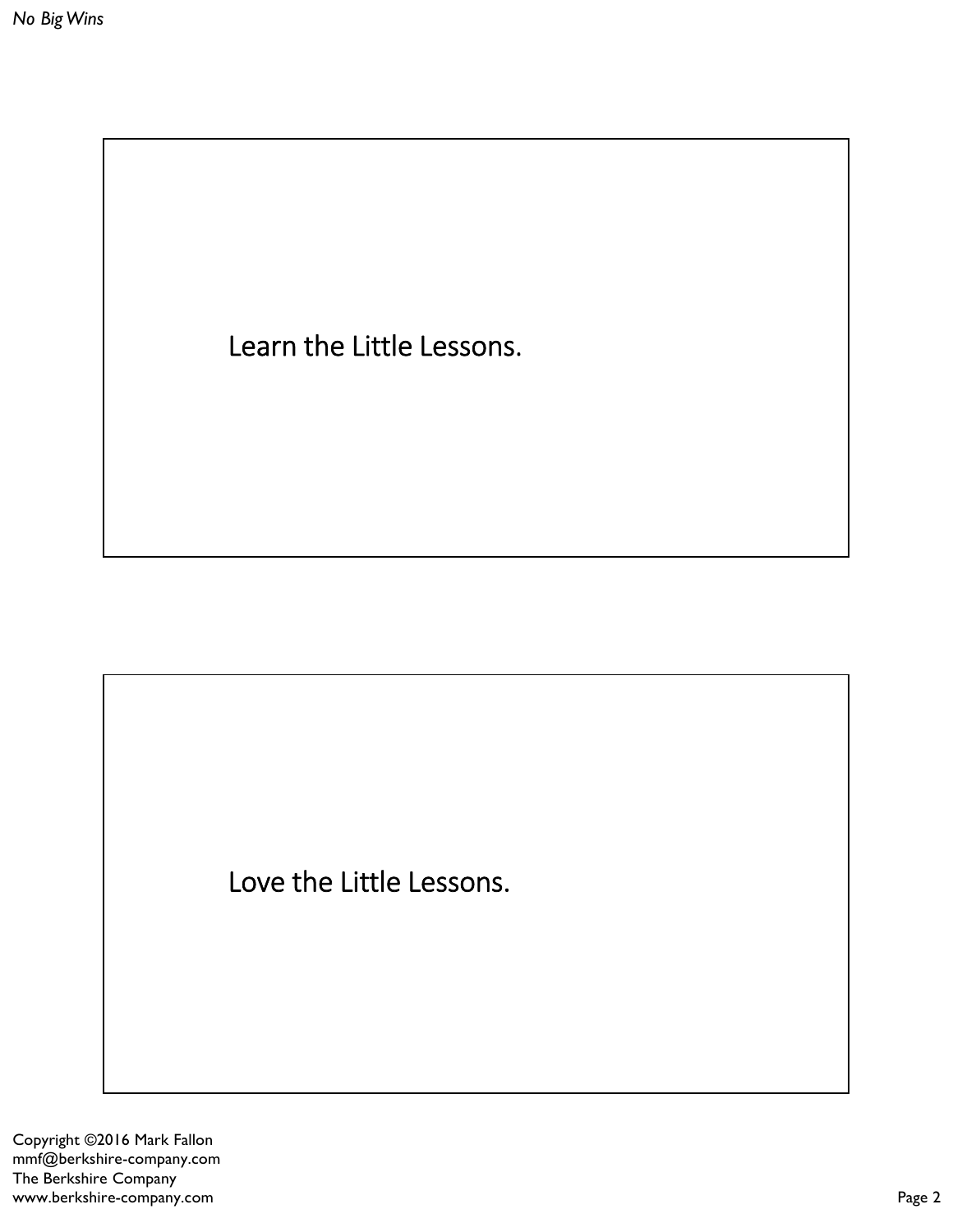



So, if I'm going to learn, I must do it by listening."

Larry King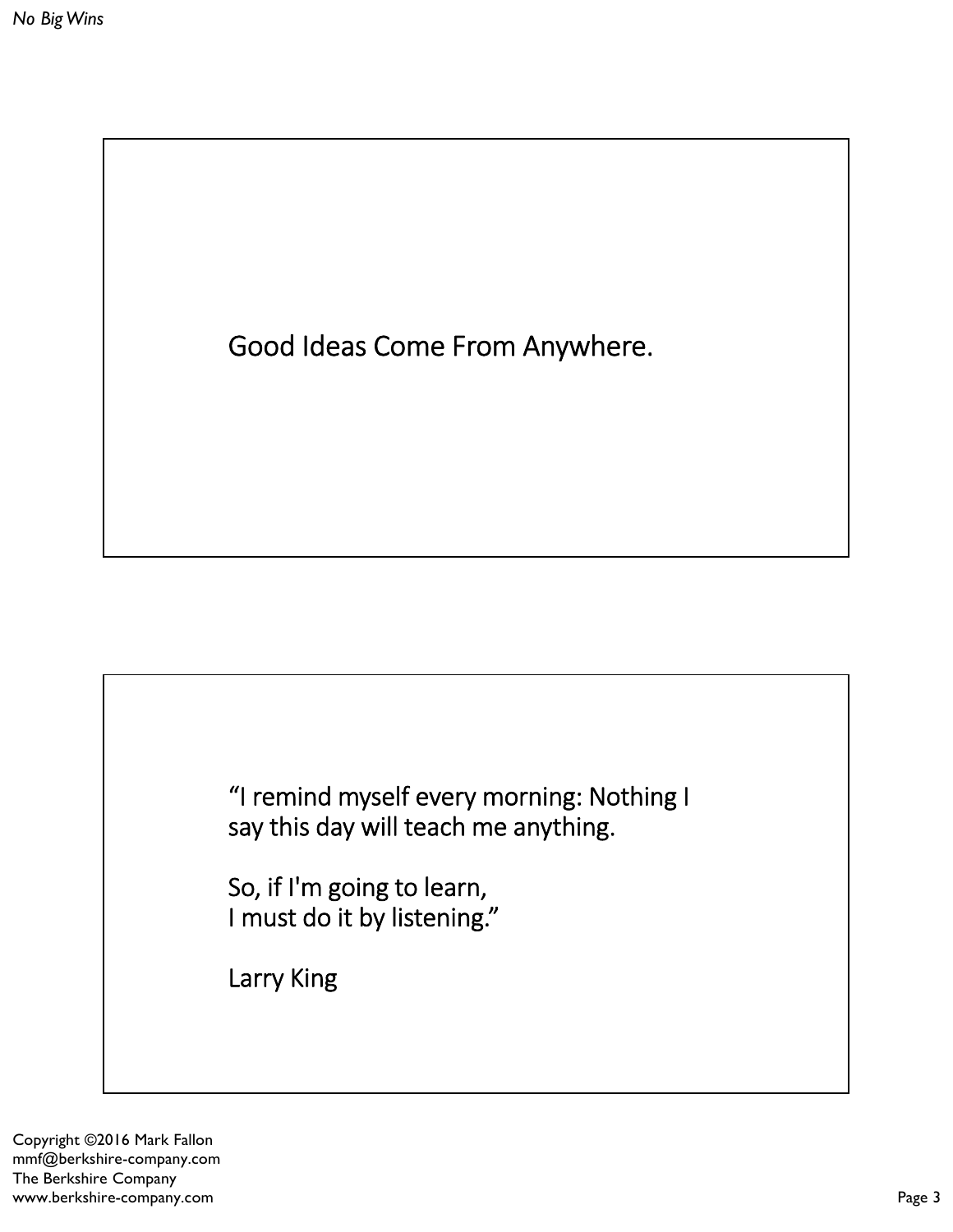Defend Your People.

"Success is the result of perfection, hard work, learning from failure, loyalty to those for whom you work, and persistence."

General Colin Powell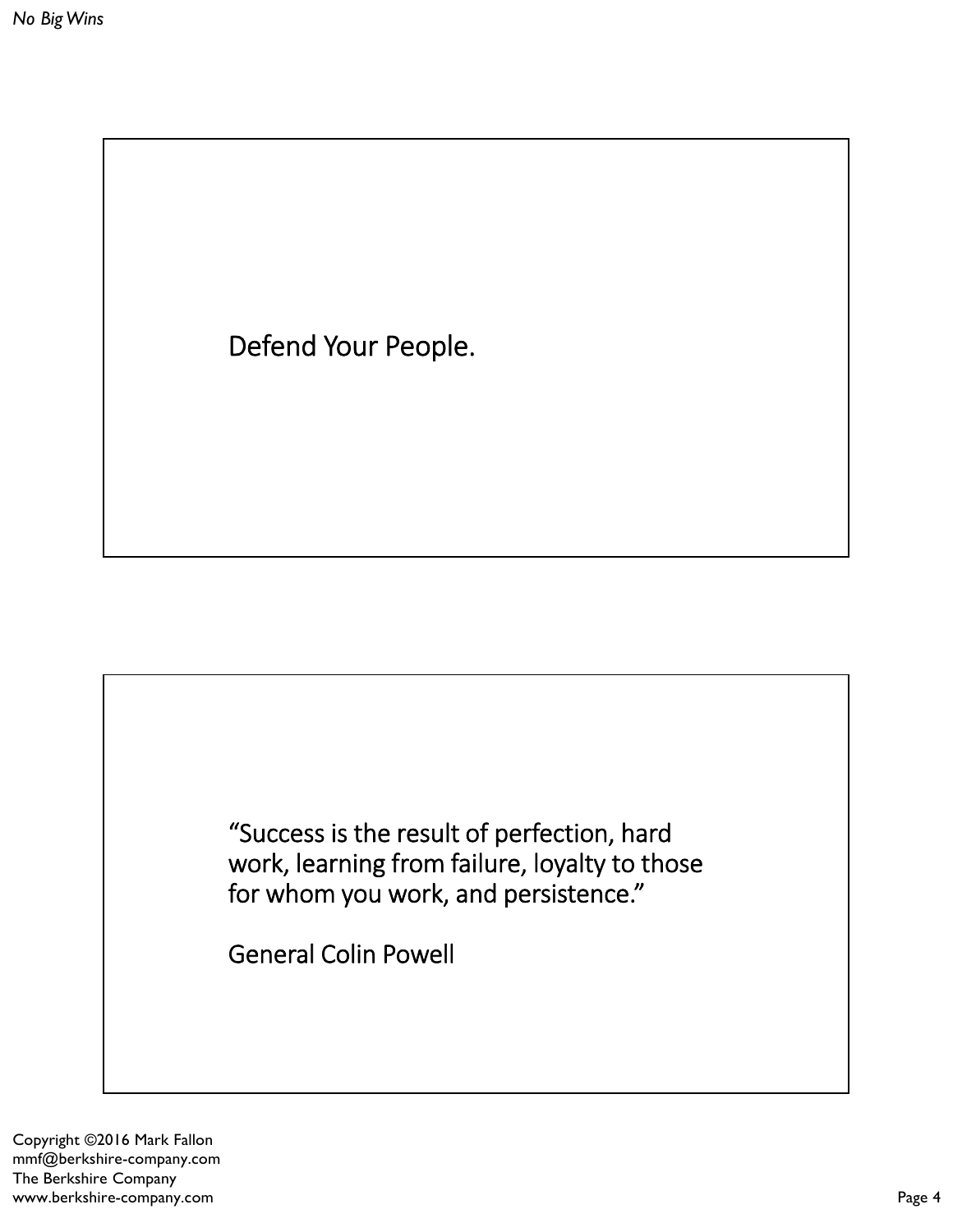Be Honest With Your People.

"No matter what accomplishments you achieve, somebody helps you."

Althea Gibson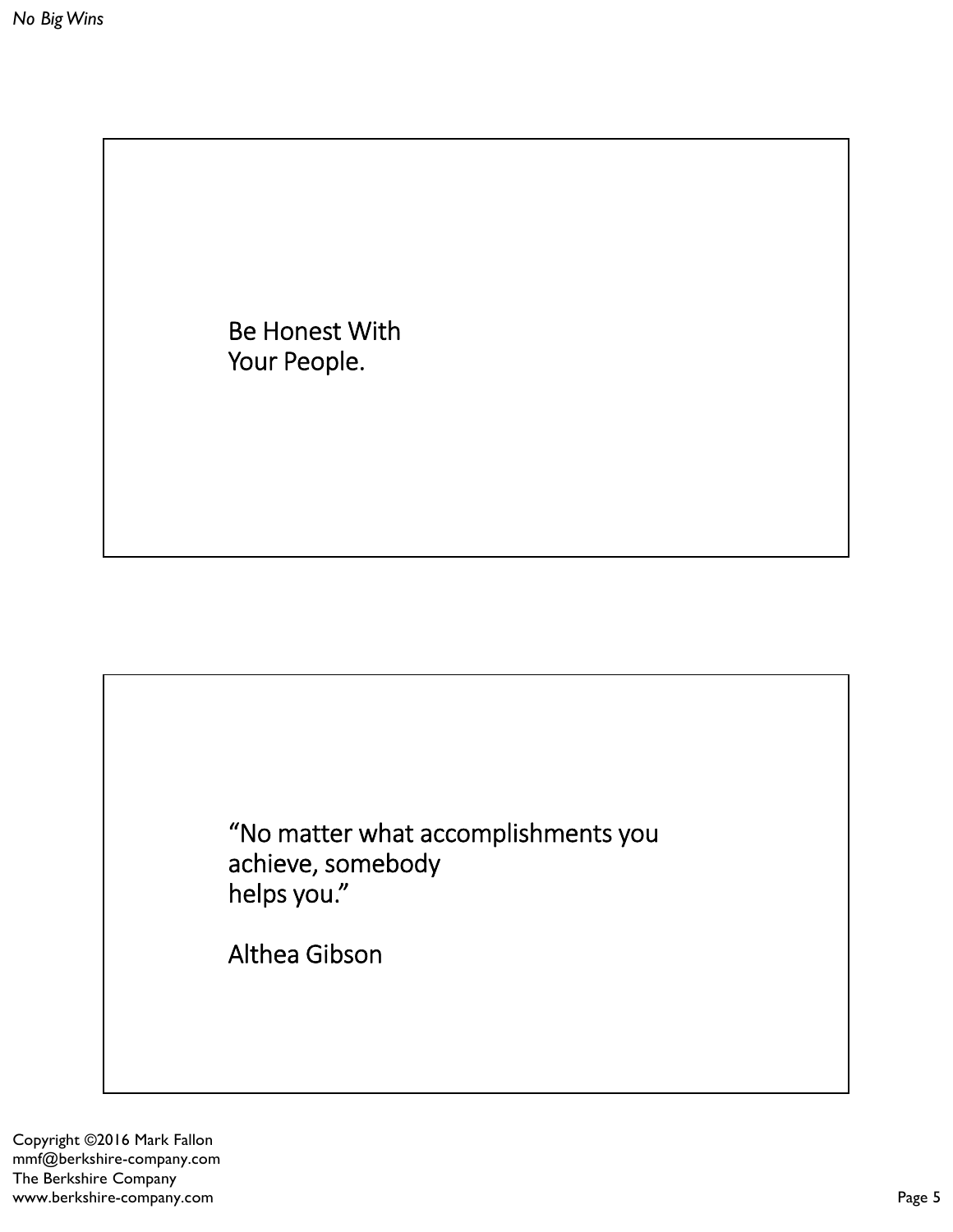Network in Your Own Organization.



Tom Peters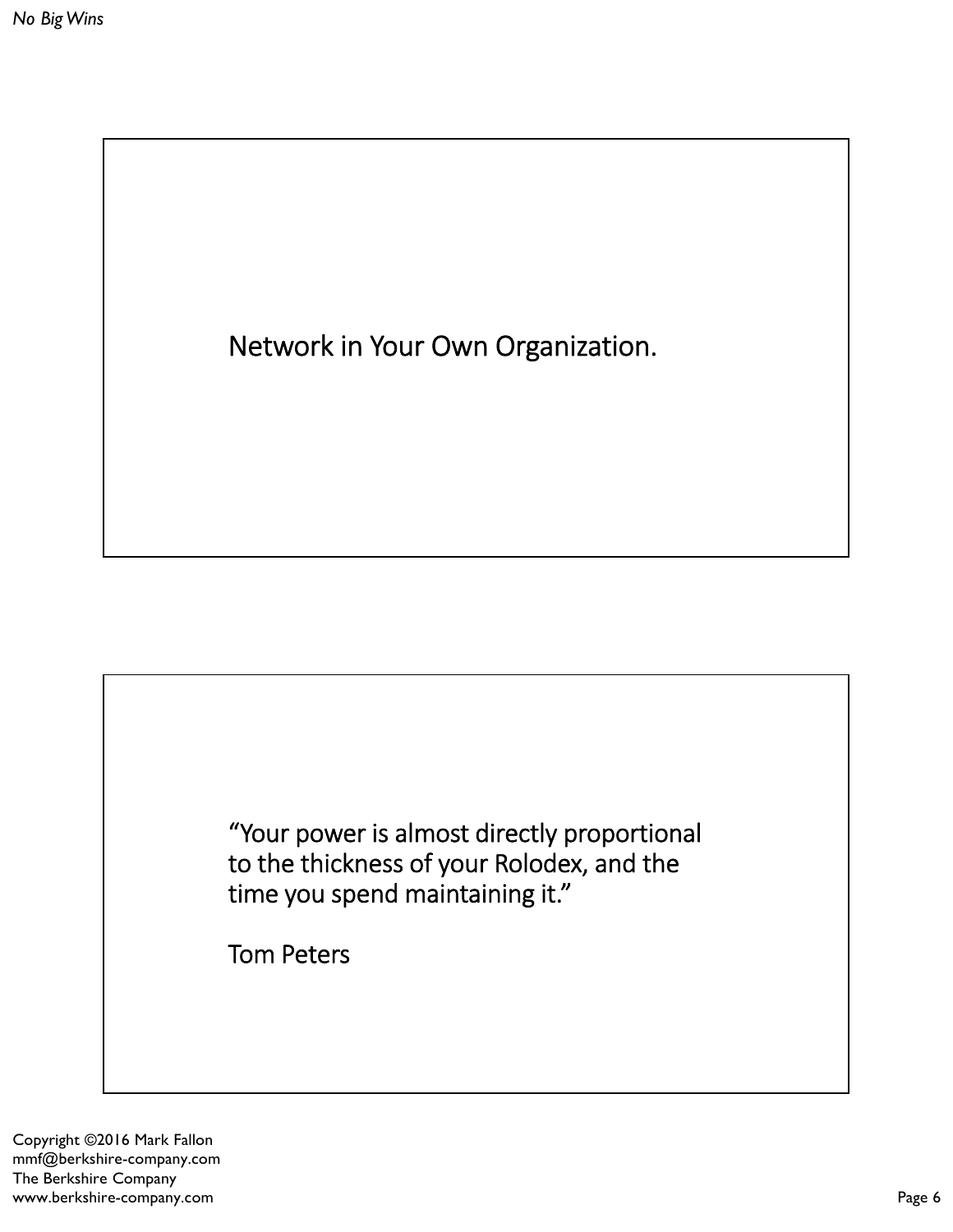Know What You Want.

"A leader is one who knows the way, goes the way and shows the way."

John Maxwell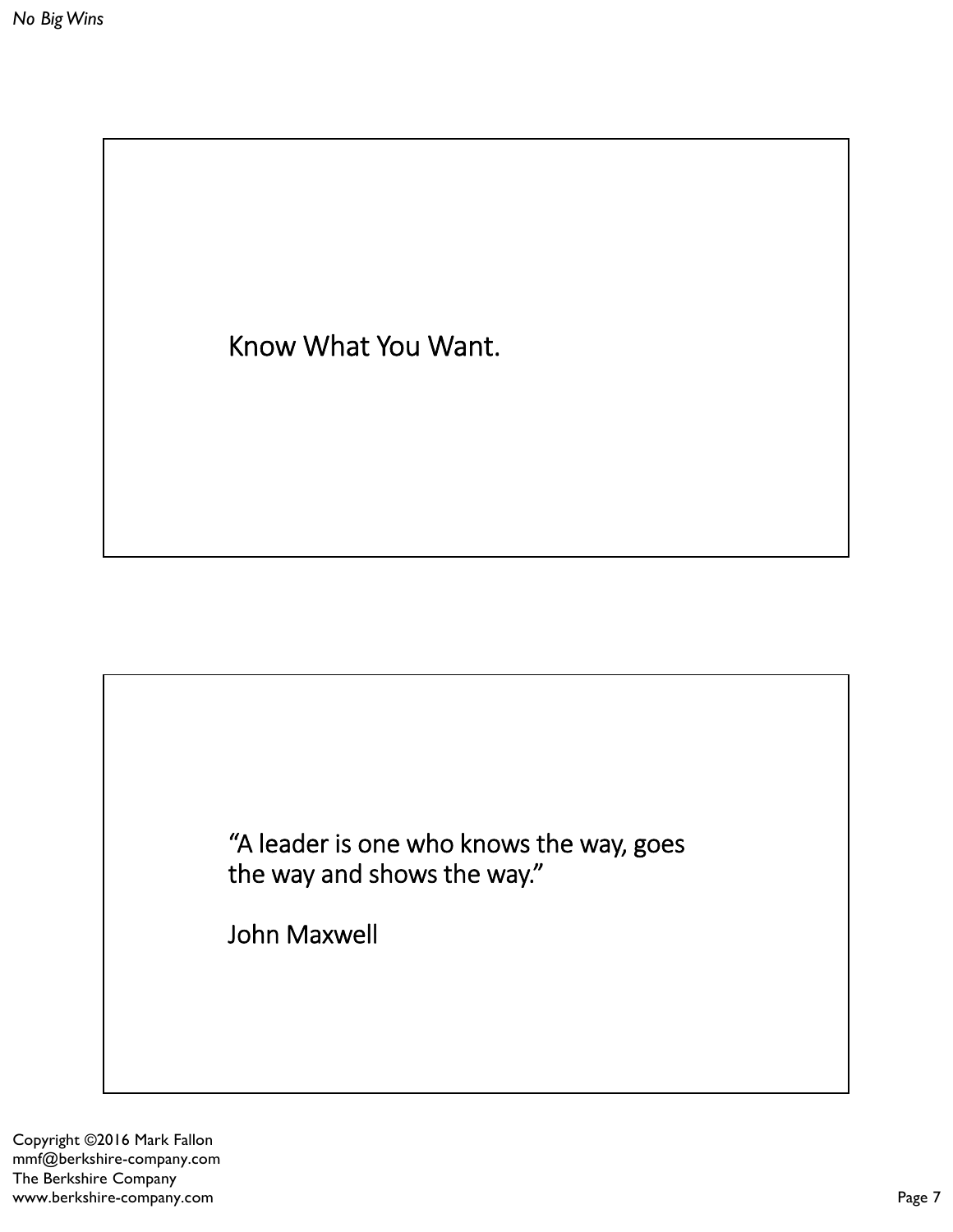There Are No Shortcuts.



Hamilton Holt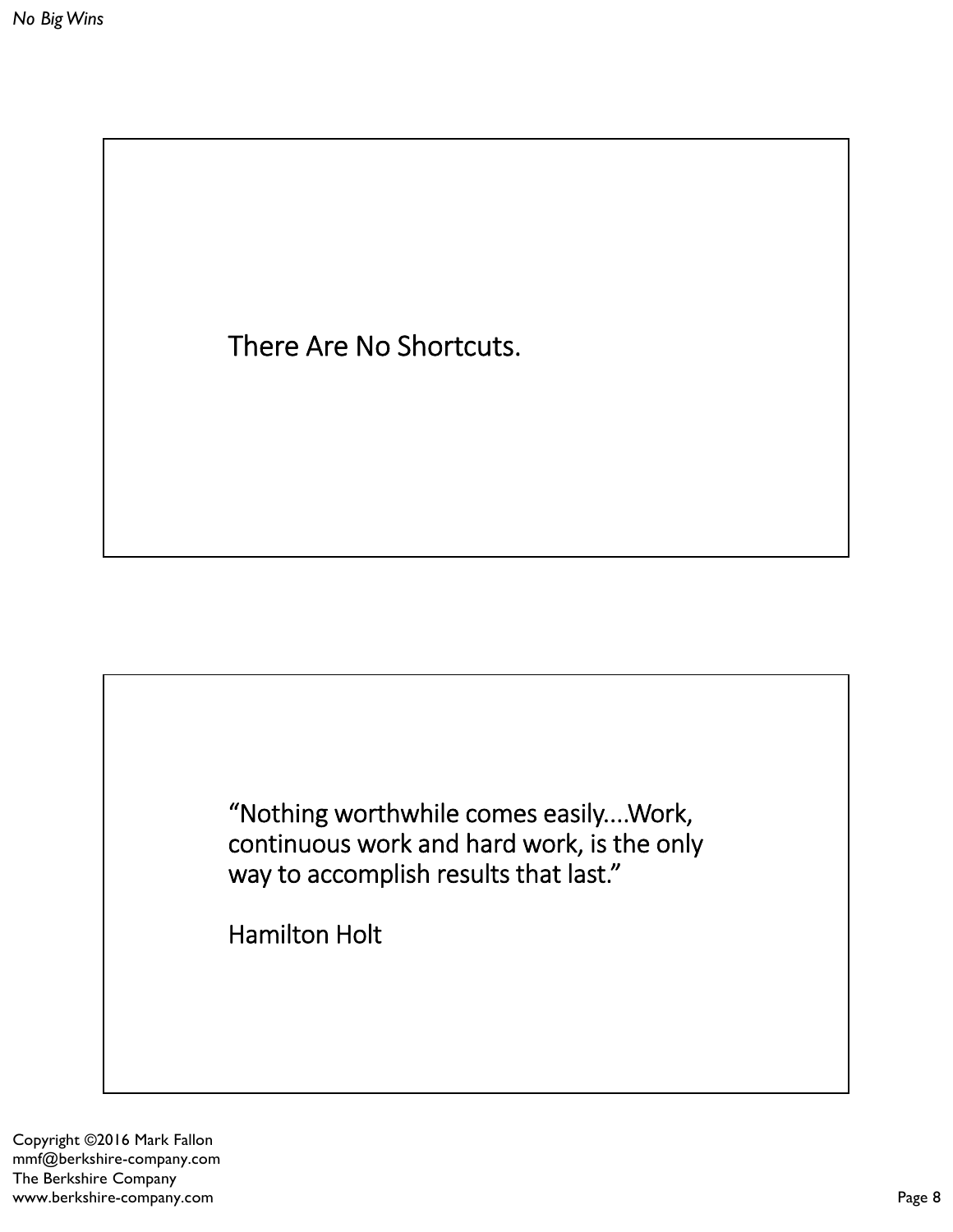Don't Take Yourself Too Seriously.



Mark Twain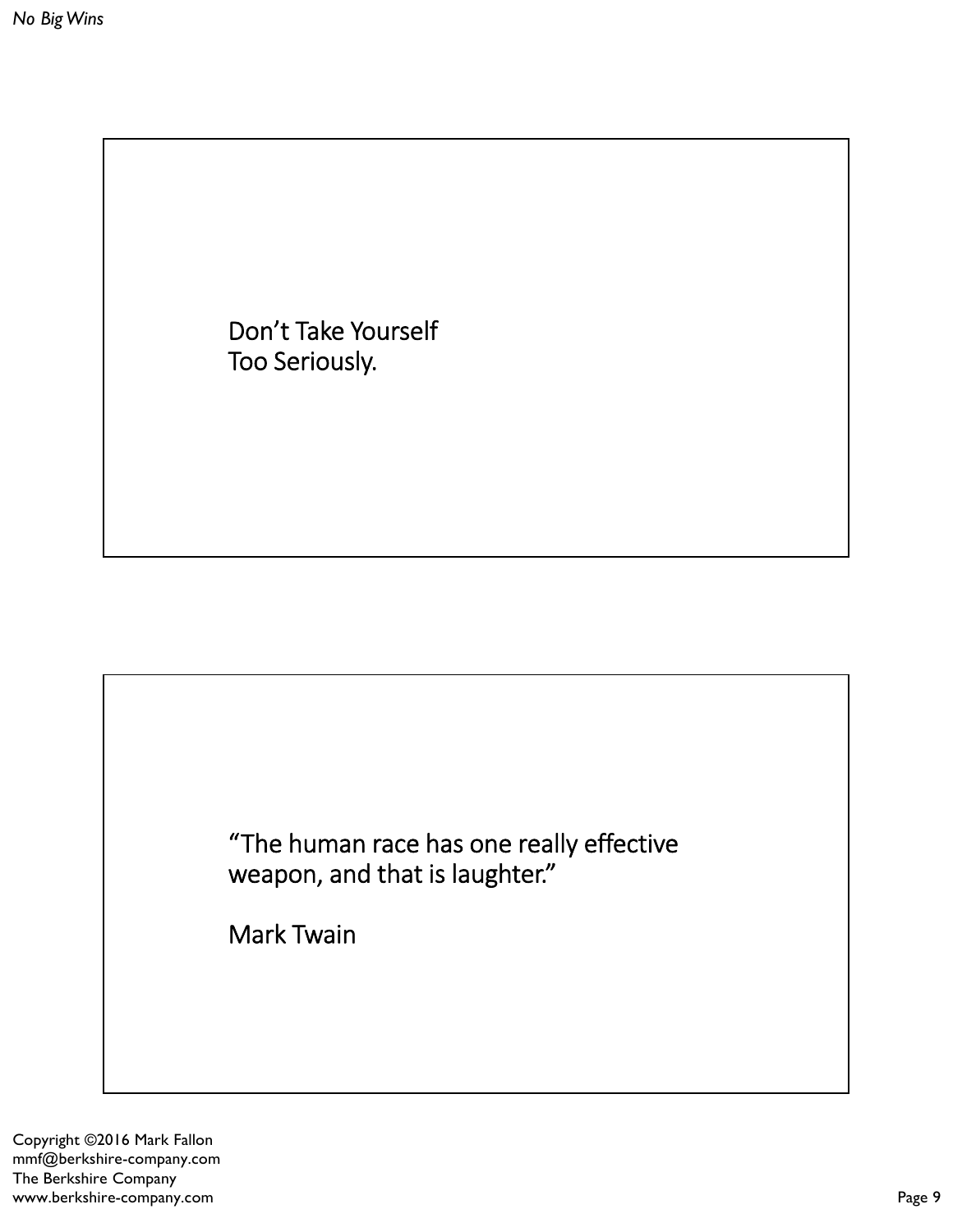Love the Little Lessons.

## Love your life.